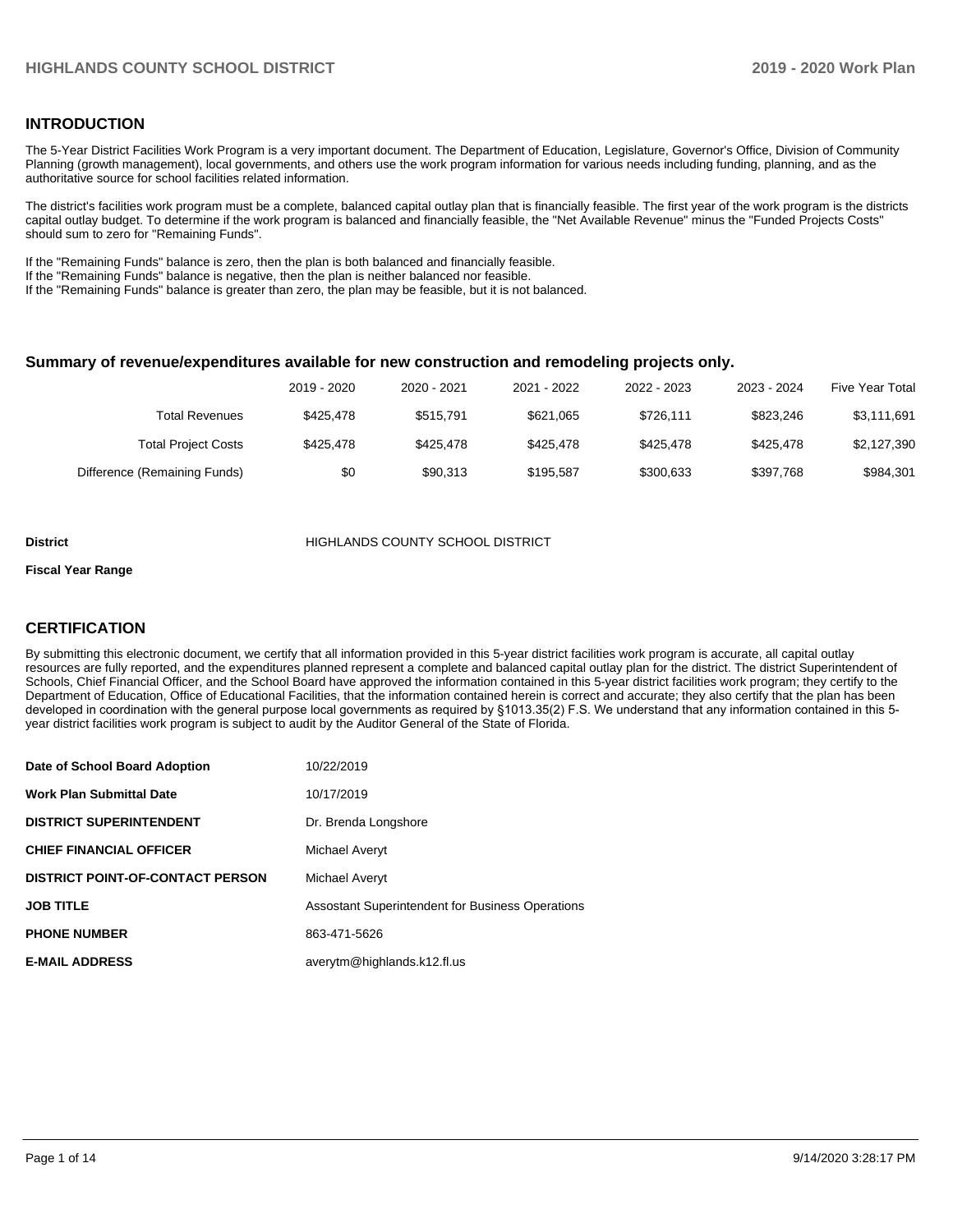# **Expenditures**

### **Expenditure for Maintenance, Repair and Renovation from 1.50-Mills and PECO**

Annually, prior to the adoption of the district school budget, each school board must prepare a tentative district facilities work program that includes a schedule of major repair and renovation projects necessary to maintain the educational and ancillary facilities of the district.

| Item                                          | 2019 - 2020<br><b>Actual Budget</b> | 2020 - 2021<br>Projected | 2021 - 2022<br>Projected | 2022 - 2023<br>Projected | 2023 - 2024<br>Projected | <b>Total</b> |
|-----------------------------------------------|-------------------------------------|--------------------------|--------------------------|--------------------------|--------------------------|--------------|
| <b>HVAC</b>                                   | \$0                                 | \$0                      | \$0                      | \$0                      | \$0                      | \$0          |
| Locations: No Locations for this expenditure. |                                     |                          |                          |                          |                          |              |
| Flooring                                      | \$0                                 | \$0                      | \$0                      | \$0                      | \$0                      | \$0          |
| Locations: No Locations for this expenditure. |                                     |                          |                          |                          |                          |              |
| Roofing                                       | \$0                                 | \$0                      | \$0                      | \$0                      | \$0                      | \$0          |
| Locations: No Locations for this expenditure. |                                     |                          |                          |                          |                          |              |
| Safety to Life                                | \$0                                 | \$0                      | \$0                      | \$0                      | \$0                      | \$0          |
| Locations: No Locations for this expenditure. |                                     |                          |                          |                          |                          |              |
| Fencing                                       | \$0                                 | \$0                      | \$0                      | \$0                      | \$0                      | \$0          |
| Locations: No Locations for this expenditure. |                                     |                          |                          |                          |                          |              |
| Parking                                       | \$0                                 | \$0                      | \$0                      | \$0                      | \$0                      | \$0          |
| Locations: No Locations for this expenditure. |                                     |                          |                          |                          |                          |              |
| Electrical                                    | \$0                                 | \$0                      | \$0                      | \$0                      | \$0                      | \$0          |
| Locations: No Locations for this expenditure. |                                     |                          |                          |                          |                          |              |
| Fire Alarm                                    | \$0                                 | \$0                      | \$0                      | \$0                      | \$0                      | \$0          |
| Locations: No Locations for this expenditure. |                                     |                          |                          |                          |                          |              |
| Telephone/Intercom System                     | \$0                                 | \$0                      | \$0                      | \$0                      | \$0                      | \$0          |
| Locations: No Locations for this expenditure. |                                     |                          |                          |                          |                          |              |
| <b>Closed Circuit Television</b>              | \$0                                 | \$0                      | \$0                      | \$0                      | \$0                      | \$0          |
| Locations: No Locations for this expenditure. |                                     |                          |                          |                          |                          |              |
| Paint                                         | \$0                                 | \$0                      | \$0                      | \$0                      | \$0                      | \$0          |
| Locations: No Locations for this expenditure. |                                     |                          |                          |                          |                          |              |
| Maintenance/Repair                            | \$0                                 | \$0                      | \$0                      | \$0                      | \$0                      | \$0          |
| Locations: No Locations for this expenditure. |                                     |                          |                          |                          |                          |              |
| Sub Total:                                    | \$0                                 | \$0                      | \$0                      | \$0                      | \$0                      | \$0          |
|                                               |                                     |                          |                          |                          |                          |              |
| PECO Maintenance Expenditures                 | \$0                                 | \$0 <sub>1</sub>         | \$0                      | \$0                      | \$0                      | \$0          |

| <b>IDECO Mair</b>            | $\sim$       | $\sim$       | ሖ        | ሖ         | ^^     | $\sim$       |
|------------------------------|--------------|--------------|----------|-----------|--------|--------------|
| › Maintenance Expenditures i | υU           | ມບ           | w        | - DU      |        | ΦU           |
| .50 Mill S<br>Total:<br>Sub  | $\sim$<br>υU | $\sim$<br>ມບ | n c<br>w | ሖ<br>- DU | ^^<br> | $\sim$<br>ΦU |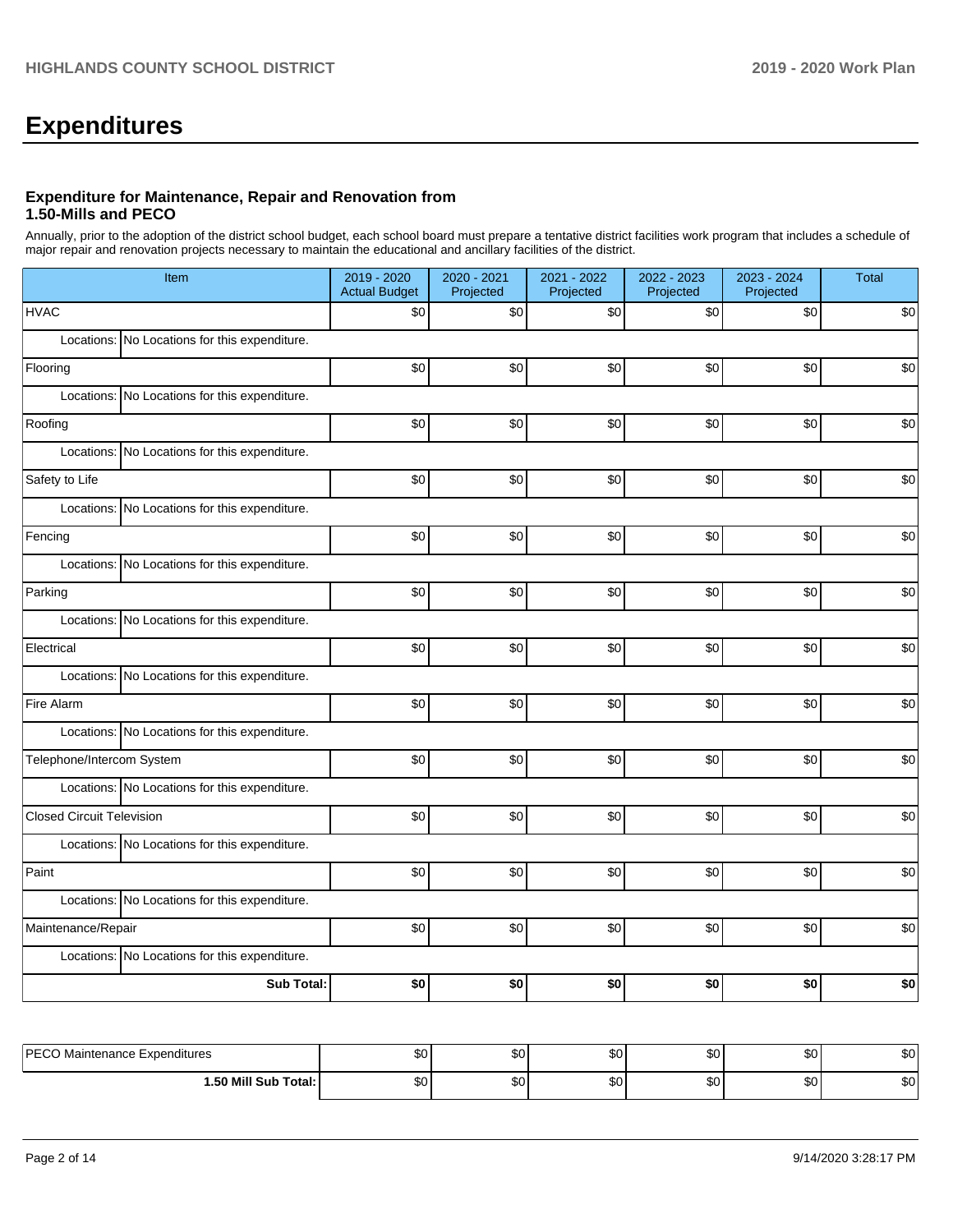No items have been specified.

| Total: | \$0 | SO I | . .<br>. | <b>SO</b> | <u>та</u><br>ъU | 50. |
|--------|-----|------|----------|-----------|-----------------|-----|
|        |     |      |          |           |                 |     |

#### **Local 1.50 Mill Expenditure For Maintenance, Repair and Renovation**

Anticipated expenditures expected from local funding sources over the years covered by the current work plan.

| Item                                                         | 2019 - 2020<br><b>Actual Budget</b> | 2020 - 2021<br>Projected | 2021 - 2022<br>Projected | 2022 - 2023<br>Projected | 2023 - 2024<br>Projected | <b>Total</b> |
|--------------------------------------------------------------|-------------------------------------|--------------------------|--------------------------|--------------------------|--------------------------|--------------|
| Remaining Maint and Repair from 1.5 Mills                    | \$0                                 | \$0                      | \$0                      | \$0                      | \$0                      | \$0          |
| Maintenance/Repair Salaries                                  | \$2,400,000                         | \$2,400,000              | \$2,400,000              | \$2,400,000              | \$2,400,000              | \$12,000,000 |
| <b>School Bus Purchases</b>                                  | \$0                                 | \$0                      | \$0                      | \$0                      | \$0                      | \$0          |
| <b>Other Vehicle Purchases</b>                               | \$0                                 | \$0                      | \$0                      | \$0                      | \$0                      | \$0          |
| Capital Outlay Equipment                                     | \$1,361,760                         | \$1,677,118              | \$2,004,862              | \$2,351,150              | \$2,707,409              | \$10,102,299 |
| Rent/Lease Payments                                          | \$35,000                            | \$35,000                 | \$35,000                 | \$35,000                 | \$35,000                 | \$175,000    |
| <b>COP Debt Service</b>                                      | \$4,072,188                         | \$4,073,988              | \$4,076,088              | \$4,072,838              | \$4,073,338              | \$20,368,440 |
| Rent/Lease Relocatables                                      | \$60,000                            | \$60,000                 | \$60,000                 | \$60,000                 | \$60,000                 | \$300,000    |
| <b>Environmental Problems</b>                                | \$0                                 | \$0                      | \$0                      | \$0                      | \$0                      | \$0          |
| s.1011.14 Debt Service                                       | \$0                                 | \$0                      | \$0                      | \$0                      | \$0                      | \$0          |
| <b>Special Facilities Construction Account</b>               | \$0                                 | \$0                      | \$0                      | \$0                      | \$0                      | \$0          |
| Premiums for Property Casualty Insurance - 1011.71<br>(4a,b) | \$0                                 | \$0                      | \$0                      | \$0                      | \$0                      | \$0          |
| Qualified School Construction Bonds (QSCB)                   | \$0                                 | \$0                      | \$0                      | \$0                      | \$0                      | \$0          |
| Qualified Zone Academy Bonds (QZAB)                          | \$0                                 | \$0                      | \$0                      | \$0                      | \$0                      | \$0          |
| <b>Local Expenditure Totals:</b>                             | \$7,928,948                         | \$8,246,106              | \$8,575,950              | \$8,918,988              | \$9,275,747              | \$42,945,739 |

# **Revenue**

### **1.50 Mill Revenue Source**

Schedule of Estimated Capital Outlay Revenue from each currently approved source which is estimated to be available for expenditures on the projects included in the tentative district facilities work program. All amounts are NET after considering carryover balances, interest earned, new COP's, 1011.14 and 1011.15 loans, etc. Districts cannot use 1.5-Mill funds for salaries except for those explicitly associated with maintenance/repair projects. (1011.71 (5), F.S.)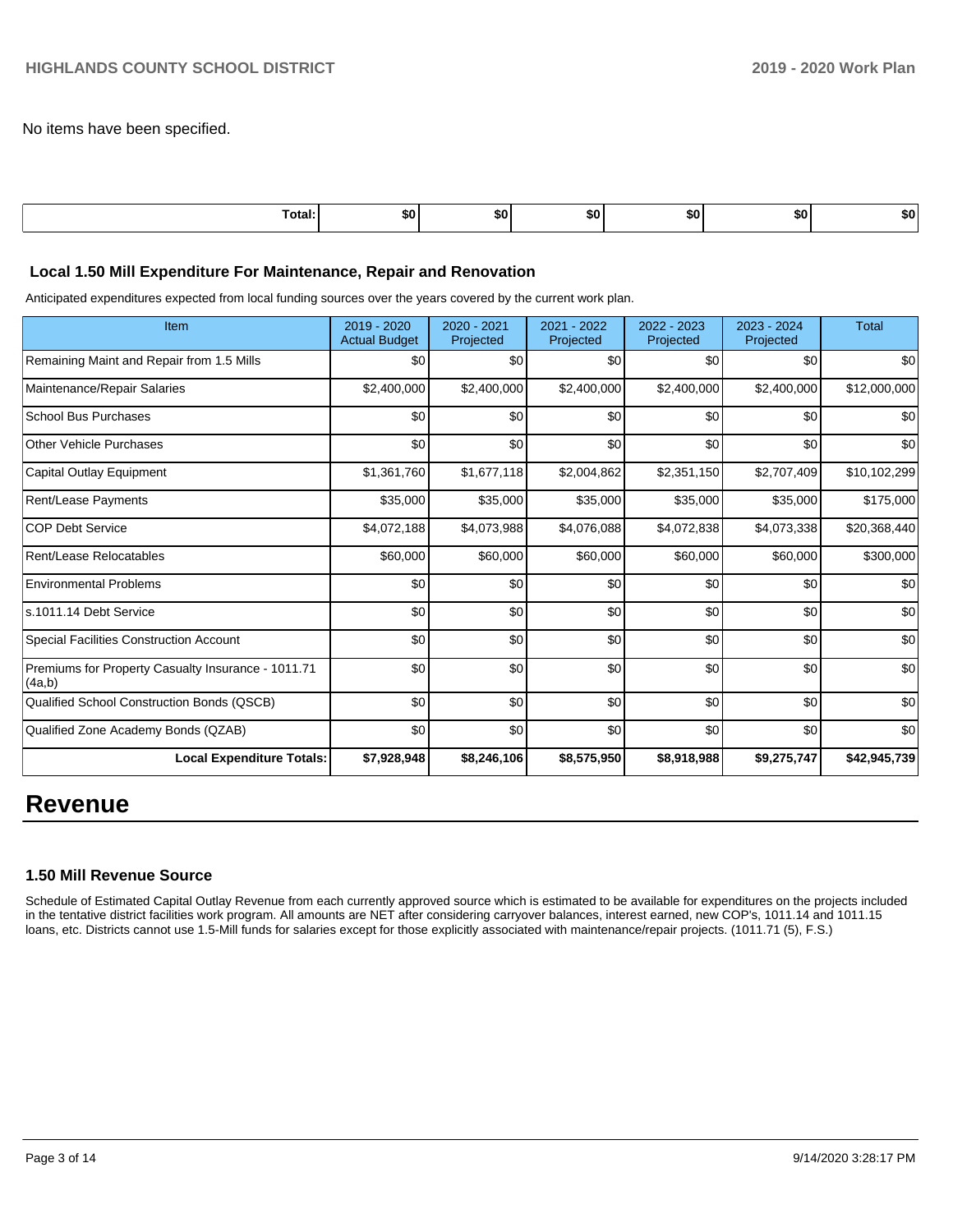| Item                                                                                | Fund | $2019 - 2020$<br><b>Actual Value</b> | $2020 - 2021$<br>Projected | 2021 - 2022<br>Projected | $2022 - 2023$<br>Projected | $2023 - 2024$<br>Projected | Total            |
|-------------------------------------------------------------------------------------|------|--------------------------------------|----------------------------|--------------------------|----------------------------|----------------------------|------------------|
| $(1)$ Non-exempt property<br>lassessed valuation                                    |      | \$5,506,213,692                      | \$5,789,179,679            | \$6,091,344,895          | \$6,402,514,849            | \$6,717,718,759            | \$30,506,971,874 |
| $(2)$ The Millage projected for<br>discretionary capital outlay per<br>ls.1011.71   |      | 1.50                                 | 1.50                       | 1.50                     | 1.50                       | 1.50                       |                  |
| $(3)$ Full value of the 1.50-Mill<br>discretionary capital outlay per<br>ls.1011.71 |      | \$9,250,439                          | \$9,725,822                | \$10,233,459             | \$10,756,225               | \$11,285,768               | \$51,251,713     |
| $(4)$ Value of the portion of the 1.50<br>-Mill ACTUALLY levied                     | 370I | \$7,928,948                          | \$8,336,419                | \$8,771,537              | \$9,219,621                | \$9,673,515                | \$43,930,040     |
| $(5)$ Difference of lines $(3)$ and $(4)$                                           |      | \$1,321,491                          | \$1,389,403                | \$1,461,922              | \$1,536,604                | \$1,612,253                | \$7,321,673      |

### **PECO Revenue Source**

The figure in the row designated "PECO Maintenance" will be subtracted from funds available for new construction because PECO maintenance dollars cannot be used for new construction.

| Item                                 | Fund | 2019 - 2020<br><b>Actual Budget</b> | 2020 - 2021<br>Projected | 2021 - 2022<br>Projected | $2022 - 2023$<br>Projected | 2023 - 2024<br>Projected | Total            |
|--------------------------------------|------|-------------------------------------|--------------------------|--------------------------|----------------------------|--------------------------|------------------|
| <b>PECO New Construction</b>         | 340  | \$0                                 | \$0 <sub>1</sub>         | \$0                      | \$0 <sub>0</sub>           | \$0 <sub>1</sub>         | \$0 <sub>1</sub> |
| <b>PECO Maintenance Expenditures</b> |      | ا 30                                | \$٥Ι                     | \$0                      | \$0 <sub>1</sub>           | \$0                      | \$0              |
|                                      |      | \$0                                 | \$0                      | \$0                      | \$0                        | \$0                      | \$0              |

## **CO & DS Revenue Source**

Revenue from Capital Outlay and Debt Service funds.

| Item                                      | Fund | 2019 - 2020<br><b>Actual Budget</b> | 2020 - 2021<br>Projected | 2021 - 2022<br>Projected | 2022 - 2023<br>Projected | $2023 - 2024$<br>Projected | Total       |
|-------------------------------------------|------|-------------------------------------|--------------------------|--------------------------|--------------------------|----------------------------|-------------|
| ICO & DS Cash Flow-through<br>Distributed | 360  | \$417.609                           | \$417.609                | \$417.609                | \$417.609                | \$417.609                  | \$2,088,045 |
| ICO & DS Interest on<br>Undistributed CO  | 360  | \$7.869                             | \$7,869                  | \$7.869                  | \$7.869                  | \$7,869                    | \$39,345    |
|                                           |      | \$425.478                           | \$425.478                | \$425.478                | \$425.478                | \$425.478                  | \$2,127,390 |

### **Fair Share Revenue Source**

Nothing reported for this section. All legally binding commitments for proportionate fair-share mitigation for impacts on public school facilities must be included in the 5-year district work program.

#### **Sales Surtax Referendum**

Specific information about any referendum for a 1-cent or ½-cent surtax referendum during the previous year.

**Did the school district hold a surtax referendum during the past fiscal year 2018 - 2019?**

Yes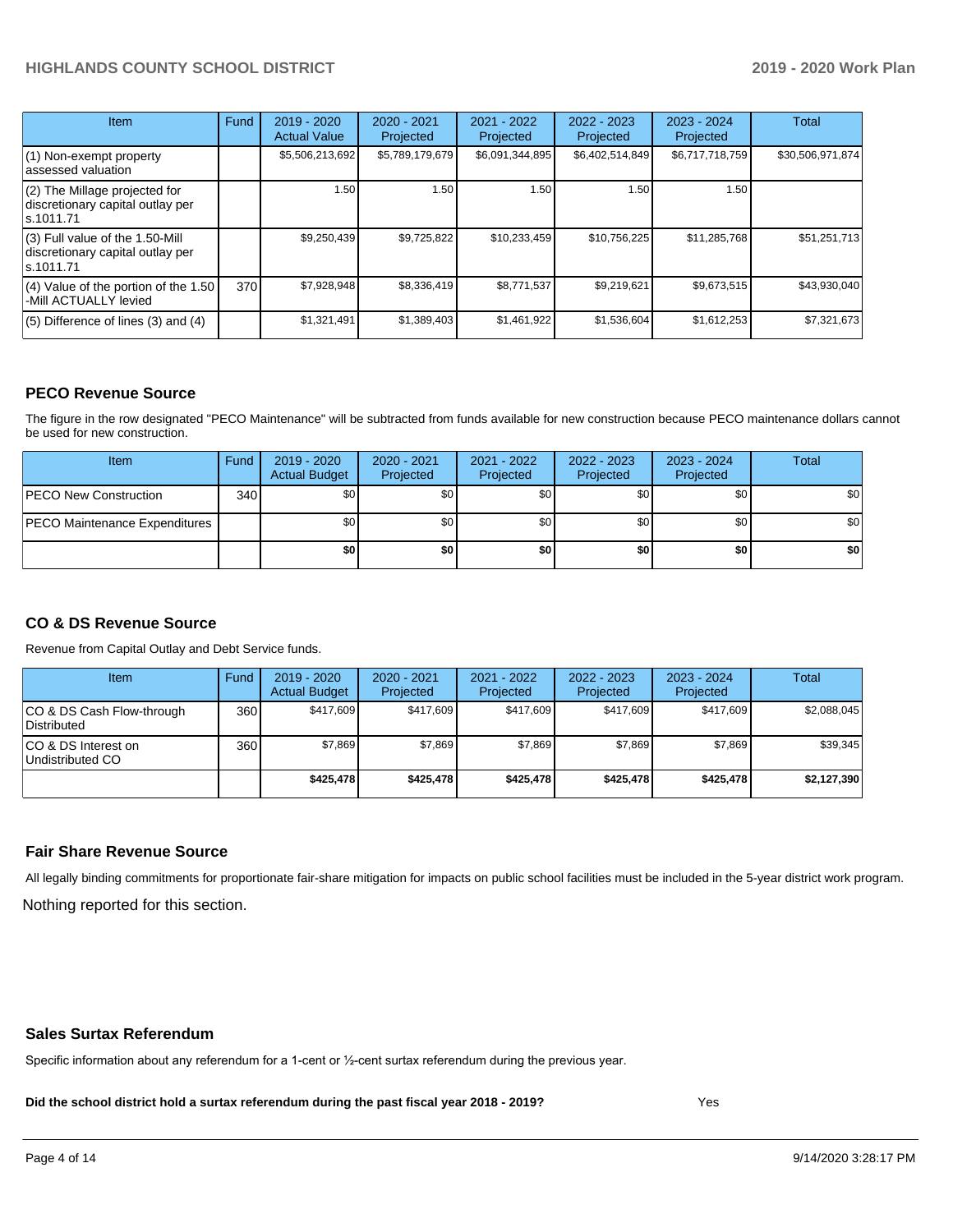| <b>Sales Surtax Type:</b>                                                   | <b>Half Cent Sales Surtax</b> |
|-----------------------------------------------------------------------------|-------------------------------|
| Date of Election:                                                           | 8/30/2016                     |
| Date of Expiration:                                                         | 12/31/2037                    |
| <b>Anticipated Revenue Start Date:</b>                                      | 1/1/2017                      |
| <b>Anticipated Revenue End Date:</b>                                        | 12/31/2037                    |
| <b>Estimated Annualized Revenue:</b>                                        | \$5,800,000                   |
| Total \$ Amount Projected to be Received for the<br><b>Duration of Tax:</b> | \$116,000,000                 |
| Number of Years Tax In Effect:                                              | 20                            |
| <b>Percentage of Vote FOR:</b>                                              | 60%                           |
| <b>Percentage of Vote AGAINST:</b>                                          | 39%                           |

## **Additional Revenue Source**

Any additional revenue sources

| Item                                                                                                   | 2019 - 2020<br><b>Actual Value</b> | 2020 - 2021<br>Projected | 2021 - 2022<br>Projected | 2022 - 2023<br>Projected | 2023 - 2024<br>Projected | <b>Total</b> |
|--------------------------------------------------------------------------------------------------------|------------------------------------|--------------------------|--------------------------|--------------------------|--------------------------|--------------|
| Proceeds from a s.1011.14/15 F.S. Loans                                                                | \$0                                | \$0                      | \$0                      | \$0                      | \$0                      | \$0          |
| District Bonds - Voted local bond<br>referendum proceeds per s.9, Art VII<br><b>State Constitution</b> | \$0                                | \$0                      | \$0                      | \$0                      | \$0                      | \$0          |
| Proceeds from Special Act Bonds                                                                        | \$0                                | \$0                      | \$0                      | \$0                      | \$0                      | \$0          |
| Estimated Revenue from CO & DS Bond<br>Sale                                                            | \$0                                | \$0                      | \$0                      | \$0                      | \$0                      | \$0          |
| Proceeds from Voted Capital<br>Improvements millage                                                    | \$0                                | \$0                      | \$0                      | \$0                      | \$0                      | \$0          |
| Other Revenue for Other Capital Projects                                                               | \$0                                | \$0                      | \$0                      | \$0                      | \$0                      | \$0          |
| Proceeds from 1/2 cent sales surtax<br>authorized by school board                                      | \$0                                | \$0                      | \$0                      | \$0                      | \$0                      | \$0          |
| Proceeds from local governmental<br>infrastructure sales surtax                                        | \$0                                | \$0                      | \$0                      | \$0                      | \$0                      | \$0          |
| Proceeds from Certificates of<br>Participation (COP's) Sale                                            | \$0                                | \$0                      | \$0                      | \$0                      | \$0                      | \$0          |
| Classrooms First Bond proceeds amount<br>authorized in FY 1997-98                                      | \$0                                | \$0                      | \$0                      | \$0                      | \$0                      | \$0          |
| Classrooms for Kids                                                                                    | \$0                                | \$0                      | \$0                      | \$0                      | \$0                      | \$0          |
| <b>District Equity Recognition</b>                                                                     | \$0                                | \$0                      | \$0                      | \$0                      | \$0                      | \$0          |
| <b>Federal Grants</b>                                                                                  | \$0                                | \$0                      | \$0                      | \$0                      | \$0                      | \$0          |
| Proportionate share mitigation (actual<br>cash revenue only, not in kind donations)                    | \$0                                | \$0                      | \$0                      | \$0                      | \$0                      | \$0          |
| Impact fees received                                                                                   | \$0                                | \$0                      | \$0                      | \$0                      | \$0                      | \$0          |
| Private donations                                                                                      | \$0                                | \$0                      | \$0                      | \$0                      | \$0                      | \$0          |
| Grants from local governments or not-for-<br>profit organizations                                      | \$0                                | \$0                      | \$0                      | \$0                      | \$0                      | \$0          |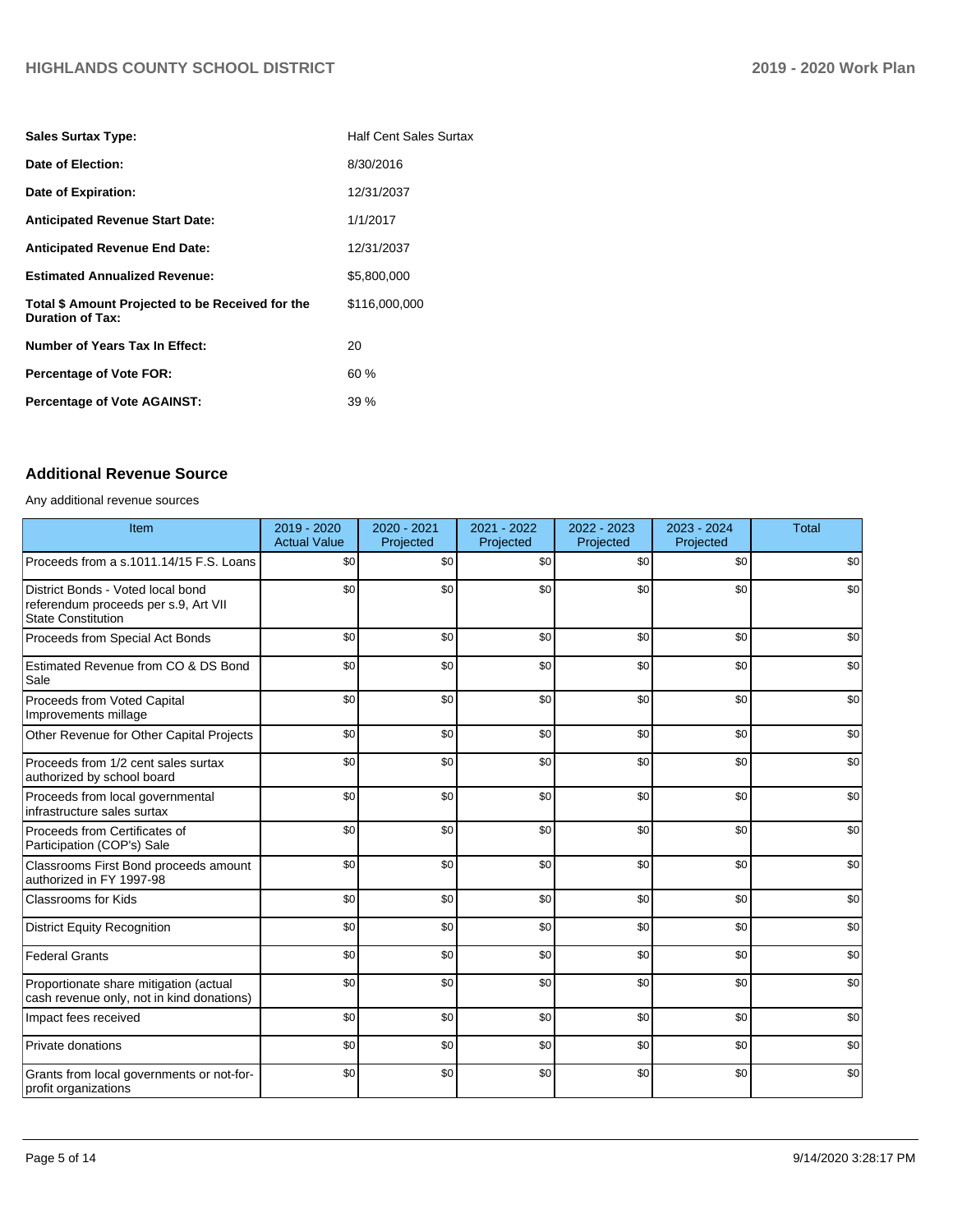| Interest, Including Profit On Investment                                                                    | \$0 | \$0 | \$0 | \$0 | \$0              | \$0 |
|-------------------------------------------------------------------------------------------------------------|-----|-----|-----|-----|------------------|-----|
| Revenue from Bonds pledging proceeds<br>from 1 cent or 1/2 cent Sales Surtax                                | \$0 | \$0 | \$0 | \$0 | \$0 <sub>1</sub> | \$0 |
| <b>Total Fund Balance Carried Forward</b>                                                                   | \$0 | \$0 | \$0 | \$0 | \$0              | \$0 |
| General Capital Outlay Obligated Fund<br>Balance Carried Forward From Total<br>Fund Balance Carried Forward | \$0 | \$0 | \$0 | \$0 | \$0 <sub>1</sub> | \$0 |
| Special Facilities Construction Account                                                                     | \$0 | \$0 | \$0 | \$0 | \$0              | \$0 |
| One Cent - 1/2 Cent Sales Surtax Debt<br>Service From Total Fund Balance Carried<br>Forward                 | \$0 | \$0 | \$0 | \$0 | \$0              | \$0 |
| Capital Outlay Projects Funds Balance<br>Carried Forward From Total Fund<br>Balance Carried Forward         | \$0 | \$0 | \$0 | \$0 | \$0              | \$0 |
| <b>Subtotal</b>                                                                                             | \$0 | \$0 | \$0 | \$0 | \$0              | \$0 |

# **Total Revenue Summary**

| <b>Item Name</b>                                              | $2019 - 2020$<br><b>Budget</b> | $2020 - 2021$<br>Projected | 2021 - 2022<br>Projected | 2022 - 2023<br>Projected | $2023 - 2024$<br>Projected | <b>Five Year Total</b> |
|---------------------------------------------------------------|--------------------------------|----------------------------|--------------------------|--------------------------|----------------------------|------------------------|
| Local 1.5 Mill Discretionary Capital Outlay<br><b>Revenue</b> | \$7.928.948                    | \$8,336,419                | \$8,771,537              | \$9.219.621              | \$9,673,515                | \$43,930,040           |
| PECO and 1.5 Mill Maint and Other 1.5<br>Mill Expenditures    | (\$7,928,948)                  | (\$8,246,106)              | (\$8,575,950)            | (\$8,918,988)            | $(\$9,275,747)$            | (S42, 945, 739)        |
| <b>PECO Maintenance Revenue</b>                               | \$0 <sub>1</sub>               | \$0 <sub>1</sub>           | \$0                      | \$0                      | \$0                        | \$0                    |
| Available 1.50 Mill for New<br><b>Construction</b>            | \$0                            | \$90,313                   | \$195,587                | \$300,633                | \$397,768                  | \$984,301              |

| <b>Item Name</b>                     | 2019 - 2020<br><b>Budget</b> | 2020 - 2021<br>Projected | 2021 - 2022<br>Projected | 2022 - 2023<br>Projected | 2023 - 2024<br>Projected | <b>Five Year Total</b> |
|--------------------------------------|------------------------------|--------------------------|--------------------------|--------------------------|--------------------------|------------------------|
| ICO & DS Revenue                     | \$425,478                    | \$425,478                | \$425,478                | \$425,478                | \$425,478                | \$2,127,390            |
| <b>PECO New Construction Revenue</b> | \$0 <sub>1</sub>             | \$0 <sub>1</sub>         | \$0                      | \$0                      | \$0                      | \$0                    |
| Other/Additional Revenue             | \$0                          | \$0 <sub>1</sub>         | \$0                      | \$0                      | \$0                      | \$0                    |
| <b>Total Additional Revenuel</b>     | \$425,478                    | \$425,478                | \$425,478                | \$425,478                | \$425,478                | \$2,127,390            |
| <b>Total Available Revenue</b>       | \$425,478                    | \$515,791                | \$621,065                | \$726.111                | \$823.246                | \$3,111,691            |

# **Project Schedules**

## **Capacity Project Schedules**

A schedule of capital outlay projects necessary to ensure the availability of satisfactory classrooms for the projected student enrollment in K-12 programs.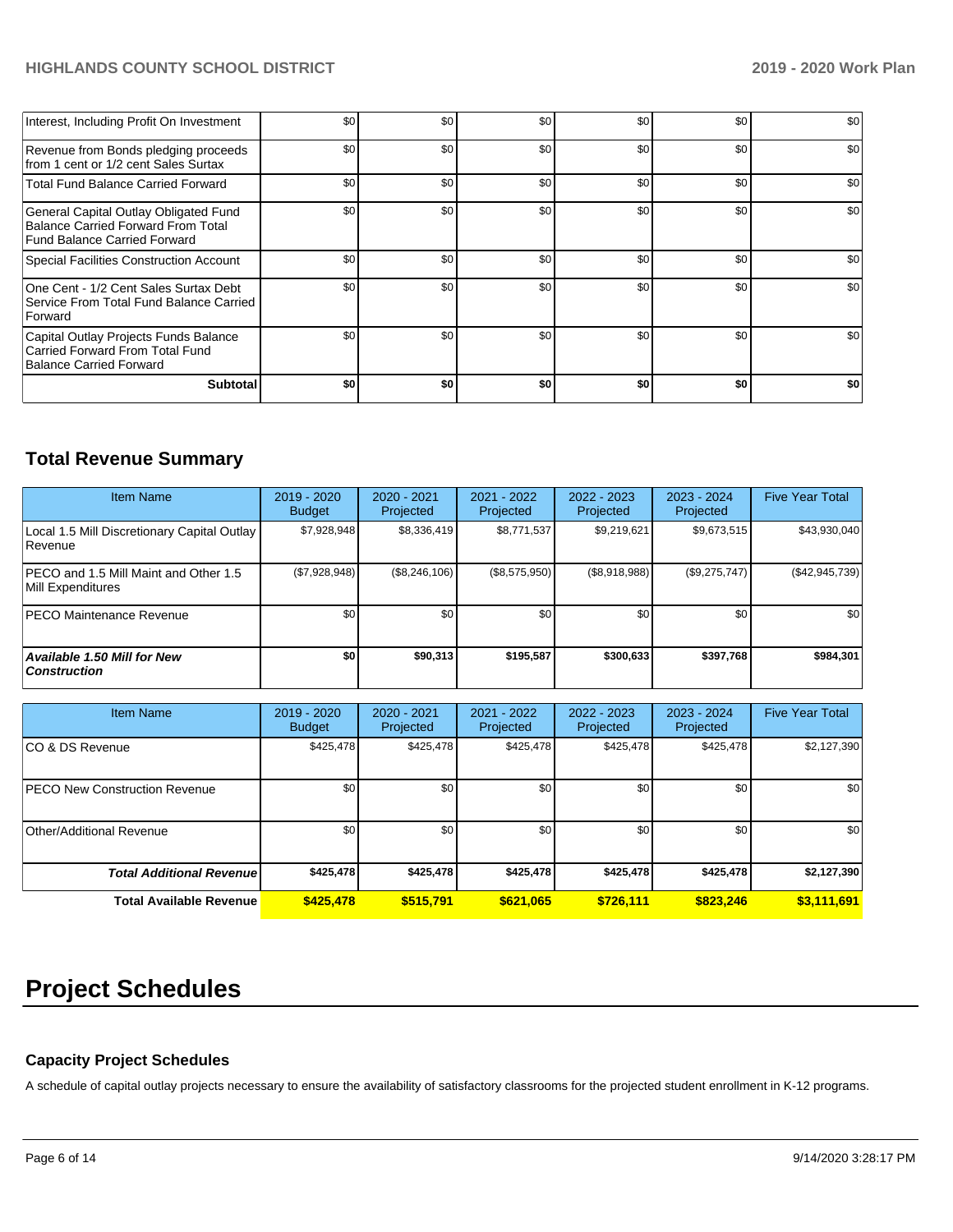Nothing reported for this section.

Nothing reported for this section.

## **Other Project Schedules**

Major renovations, remodeling, and additions of capital outlay projects that do not add capacity to schools.

| <b>Project Description</b>                               | Location               | 2019 - 2020<br><b>Actual Budget</b> | 2020 - 2021<br>Projected | 2021 - 2022<br>Projected | 2022 - 2023<br>Projected | 2023 - 2024<br>Projected | <b>Total</b>    | Funded  |
|----------------------------------------------------------|------------------------|-------------------------------------|--------------------------|--------------------------|--------------------------|--------------------------|-----------------|---------|
| Retrofit For Technology                                  | Location not specified | \$425.478                           | \$425.478                | \$425.478                | \$425.478                | \$425.478                | \$2,127,390 Yes |         |
| Project description not specified Location not specified |                        | \$0                                 | \$0 <sub>1</sub>         | \$0                      | \$0 I                    | \$0                      |                 | $$0$ No |
|                                                          |                        | \$425.478                           | \$425.478                | \$425.478                | \$425,478                | \$425.478                | \$2,127,390     |         |

## **Additional Project Schedules**

Any projects that are not identified in the last approved educational plant survey.

Nothing reported for this section.

## **Non Funded Growth Management Project Schedules**

Schedule indicating which projects, due to planned development, that CANNOT be funded from current revenues projected over the next five years.

Nothing reported for this section.

# **Tracking**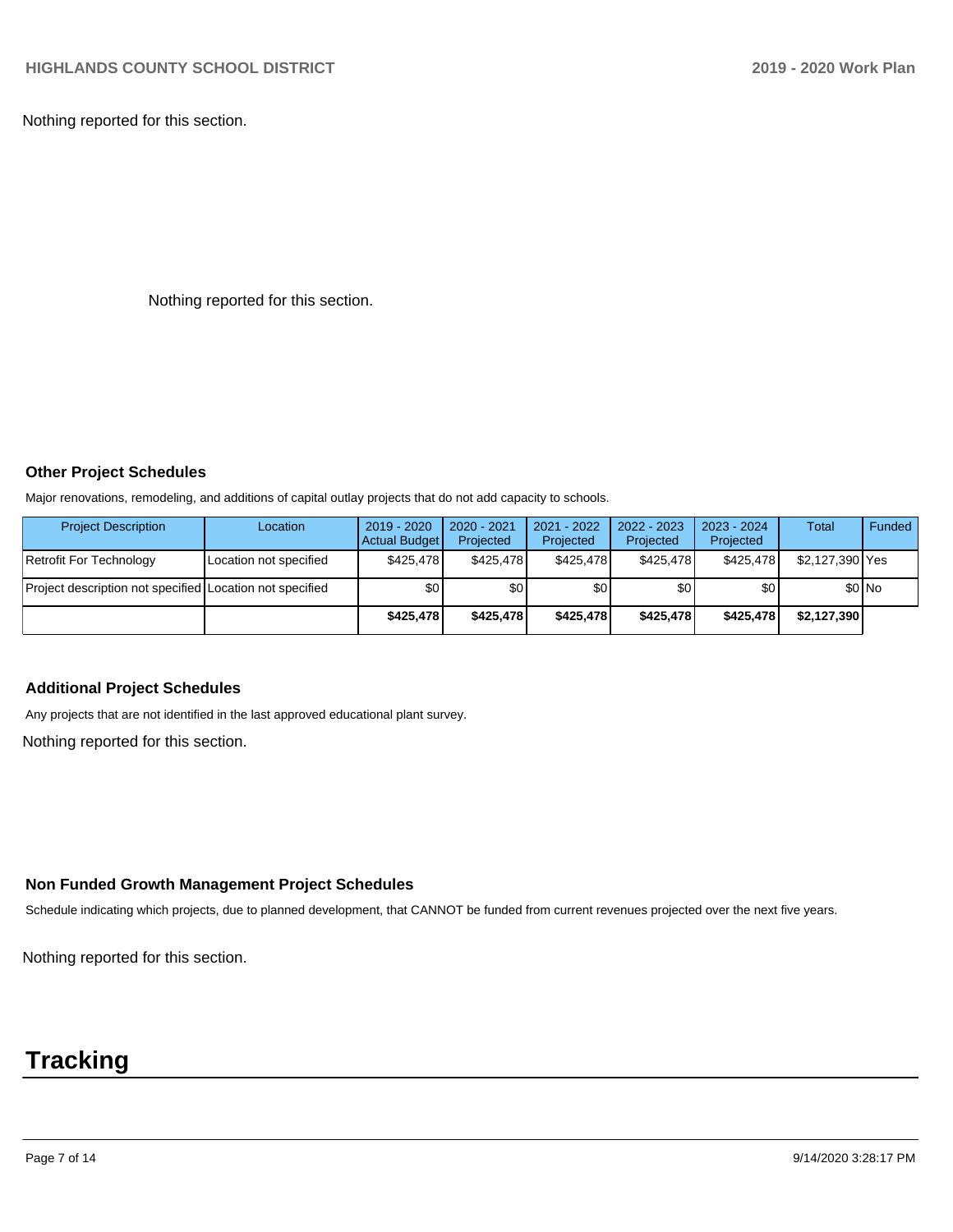# **Capacity Tracking**

| Location                                    | $2019 -$<br>2020 Satis.<br>Stu. Sta. | Actual<br>$2019 -$<br><b>2020 FISH</b><br>Capacity | Actual<br>$2018 -$<br>2019<br><b>COFTE</b> | # Class<br><b>Rooms</b> | Actual<br>Average<br>$2019 -$<br>2020 Class<br><b>Size</b> | Actual<br>$2019 -$<br>2020<br><b>Utilization</b> | <b>New</b><br>Stu.<br>Capacity | <b>New</b><br>Rooms to<br>be<br>Added/Re<br>moved | Projected<br>$2023 -$<br>2024<br><b>COFTE</b> | Projected<br>$2023 -$<br>2024<br><b>Utilization</b> | Projected<br>$2023 -$<br>2024 Class<br><b>Size</b> |
|---------------------------------------------|--------------------------------------|----------------------------------------------------|--------------------------------------------|-------------------------|------------------------------------------------------------|--------------------------------------------------|--------------------------------|---------------------------------------------------|-----------------------------------------------|-----------------------------------------------------|----------------------------------------------------|
| <b>SEBRING MIDDLE</b>                       | 950                                  | 855                                                | 772                                        | 41                      | 19                                                         | 90.00%                                           | $\Omega$                       | $\Omega$                                          | 753                                           | 88.00%                                              | 18                                                 |
| LAKE COUNTRY<br><b>ELEMENTARY</b>           | 739                                  | 739                                                | 578                                        | 39                      | 15                                                         | 78.00 %                                          | $\Omega$                       | $\Omega$                                          | 592                                           | 80.00 %                                             | 15                                                 |
| LAKE PLACID MIDDLE                          | 945                                  | 850                                                | 660                                        | 41                      | 16                                                         | 78.00 %                                          | $\Omega$                       | $\Omega$                                          | 633                                           | 74.00%                                              | 15                                                 |
| <b>WOODLAWN</b><br><b>ELEMENTARY</b>        | 759                                  | 759                                                | 661                                        | 41                      | 16                                                         | 87.00%                                           | $\Omega$                       | $\Omega$                                          | 663                                           | 87.00 %                                             | 16                                                 |
| PARK ELEMENTARY                             | 724                                  | 714                                                | 546                                        | 40                      | 14                                                         | 76.00 %                                          | $\Omega$                       | $\Omega$                                          | 546                                           | 76.00 %                                             | 14                                                 |
| <b>CRACKER TRAIL</b><br><b>ELEMENTARY</b>   | 791                                  | 791                                                | 635                                        | 43                      | 15                                                         | 80.00 %                                          | $\Omega$                       | $\Omega$                                          | 625                                           | 79.00 %                                             | 15                                                 |
| <b>FRED WILD</b><br><b>ELEMENTARY</b>       | 691                                  | 691                                                | 525                                        | 39                      | 13                                                         | 76.00 %                                          | $\Omega$                       | $\Omega$                                          | 518                                           | 75.00 %                                             | 13                                                 |
| <b>AVON ELEMENTARY</b>                      | 761                                  | 749                                                | 619                                        | 41                      | 15                                                         | 83.00 %                                          | $\Omega$                       | $\Omega$                                          | 627                                           | 84.00 %                                             | 15                                                 |
| <b>AVON PARK MIDDLE</b>                     | 1,077                                | 949                                                | 627                                        | 47                      | 13                                                         | 66.00 %                                          | $\Omega$                       | $\Omega$                                          | 615                                           | 65.00 %                                             | 13                                                 |
| LAKE PLACID<br><b>ELEMENTARY</b>            | 941                                  | 941                                                | 728                                        | 51                      | 14                                                         | 77.00 %                                          | $\Omega$                       | $\Omega$                                          | 727                                           | 77.00 %                                             | 14                                                 |
| <b>SEBRING SENIOR HIGH</b>                  | 2,030                                | 1,928                                              | 1,483                                      | 87                      | 17                                                         | 77.00 %                                          | $\Omega$                       | $\Omega$                                          | 1.367                                         | 71.00 %                                             | 16                                                 |
| <b>AVON PARK SENIOR</b><br><b>HIGH</b>      | 1,403                                | 1,260                                              | 1,005                                      | 58                      | 17                                                         | 80.00%                                           | $\Omega$                       | $\Omega$                                          | 966                                           | 77.00 %                                             | 17                                                 |
| <b>LAKE PLACID SENIOR</b><br> HIGH          | 1,097                                | 932                                                | 755                                        | 45                      | 17                                                         | 81.00%                                           | $\Omega$                       | $\Omega$                                          | 725                                           | 78.00 %                                             | 16                                                 |
| YOUTH CARE LANE<br>SCHOOL                   | 47                                   | 47                                                 | 31                                         | $\overline{2}$          | 15                                                         | 65.00 %                                          | $\Omega$                       | $\Omega$                                          | 33                                            | 70.00%                                              | 17                                                 |
| <b>SUN &amp; LAKE</b><br><b>ELEMENTARY</b>  | 865                                  | 865                                                | 629                                        | 46                      | 14                                                         | 73.00 %                                          | $\Omega$                       | $\Omega$                                          | 630                                           | 73.00 %                                             | 14                                                 |
| <b>HILL-GUSTAT MIDDLE</b>                   | 975                                  | 877                                                | 709                                        | 42                      | 17                                                         | 81.00%                                           | $\Omega$                       | $\Omega$                                          | 674                                           | 77.00 %                                             | 16                                                 |
| THE KINDERGARTEN<br><b>LEARNING CENTER</b>  | 414                                  | 414                                                | 353                                        | 23                      | 15                                                         | 85.00 %                                          | $\Omega$                       | $\Omega$                                          | 348                                           | 84.00%                                              | 15                                                 |
| <b>MEMORIAL</b><br><b>ELEMENTARY SCHOOL</b> | 831                                  | 831                                                | 652                                        | 46                      | 14                                                         | 78.00 %                                          | $\Omega$                       | $\Omega$                                          | 645                                           | 78.00 %                                             | 14                                                 |
|                                             | 16,040                               | 15,192                                             | 11,966                                     | 772                     | 16                                                         | 78.77 %                                          | $\bf{0}$                       | $\mathbf{0}$                                      | 11,687                                        | 76.93%                                              | 15                                                 |

The COFTE Projected Total (11,687) for 2023 - 2024 must match the Official Forecasted COFTE Total (11,687 ) for 2023 - 2024 before this section can be completed. In the event that the COFTE Projected Total does not match the Official forecasted COFTE, then the Balanced Projected COFTE Table should be used to balance COFTE.

| Projected COFTE for 2023 - 2024 |        |
|---------------------------------|--------|
| Elementary (PK-3)               | 4,117  |
| Middle $(4-8)$                  | 4,479  |
| High (9-12)                     | 3,091  |
|                                 | 11,687 |

| <b>Grade Level Type</b> | <b>Balanced Projected</b><br>COFTE for 2023 - 2024 |
|-------------------------|----------------------------------------------------|
| Elementary (PK-3)       |                                                    |
| Middle $(4-8)$          |                                                    |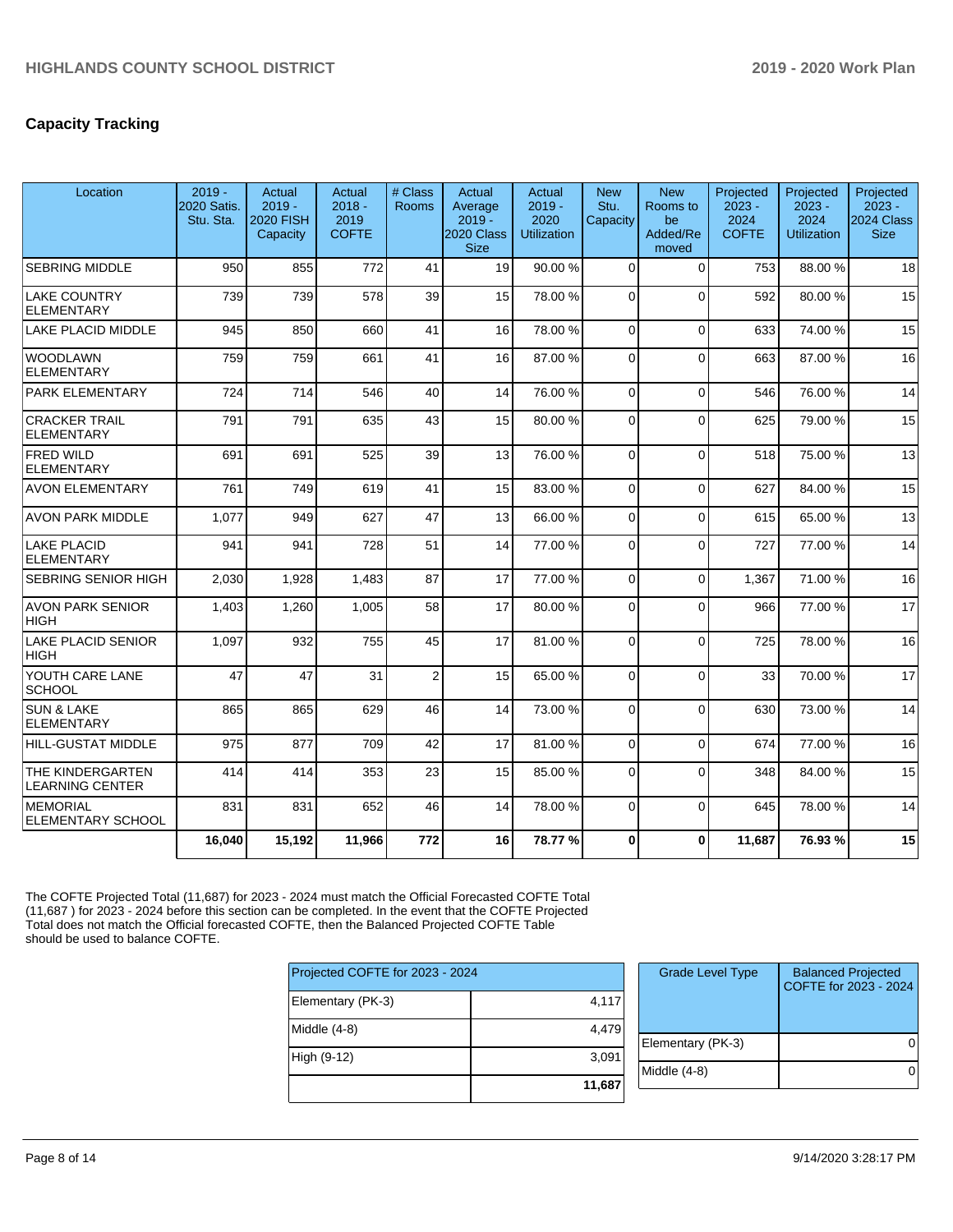| High (9-12) |        |
|-------------|--------|
|             | 11,687 |

#### **Relocatable Replacement**

Number of relocatable classrooms clearly identified and scheduled for replacement in the school board adopted financially feasible 5-year district work program.

| Location                               | 2020<br>$2019 -$ | $2020 - 2021$ | $-2022$<br>2021 | $2022 - 2023$ | 2023 - 2024 | Year 5 Total |
|----------------------------------------|------------------|---------------|-----------------|---------------|-------------|--------------|
| <b>Total Relocatable Replacements:</b> |                  |               |                 |               |             |              |

#### **Charter Schools Tracking**

Information regarding the use of charter schools.

Nothing reported for this section.

### **Special Purpose Classrooms Tracking**

The number of classrooms that will be used for certain special purposes in the current year, by facility and type of classroom, that the district will, 1), not use for educational purposes, and 2), the co-teaching classrooms that are not open plan classrooms and will be used for educational purposes.

| School | School Type                            | $\parallel$ # of Elementary $\parallel$ # of Middle 4-8 $\parallel$ # of High 9-12<br><b>K-3 Classrooms I</b> | <b>Classrooms</b> | <b>Classrooms</b> | # of $ESE$<br><b>Classrooms</b> | # of Combo<br><b>Classrooms</b> | Total<br><b>Classrooms</b> |
|--------|----------------------------------------|---------------------------------------------------------------------------------------------------------------|-------------------|-------------------|---------------------------------|---------------------------------|----------------------------|
|        | <b>Total Educational Classrooms: I</b> |                                                                                                               |                   |                   |                                 |                                 | 01                         |

| School |                                      | School Type $\frac{1}{4}$ of Elementary $\frac{1}{4}$ of Middle 4-8 $\frac{1}{4}$ of High 9-12<br><b>K-3 Classrooms I</b> | <b>Classrooms</b> | <b>Classrooms</b> | # of $ESE$<br><b>Classrooms</b> | # of Combo<br><b>Classrooms</b> | Total<br><b>Classrooms</b> |
|--------|--------------------------------------|---------------------------------------------------------------------------------------------------------------------------|-------------------|-------------------|---------------------------------|---------------------------------|----------------------------|
|        | <b>Total Co-Teaching Classrooms:</b> |                                                                                                                           |                   |                   | OΙ                              | 0                               | 0                          |

### **Infrastructure Tracking**

**Necessary offsite infrastructure requirements resulting from expansions or new schools. This section should include infrastructure information related to capacity project schedules and other project schedules (Section 4).** 

Not Specified

**Proposed location of planned facilities, whether those locations are consistent with the comprehensive plans of all affected local governments, and recommendations for infrastructure and other improvements to land adjacent to existing facilities. Provisions of 1013.33(12), (13) and (14) and 1013.36** must be addressed for new facilities planned within the 1st three years of the plan (Section 5).

Not Specified

**Consistent with Comp Plan?** No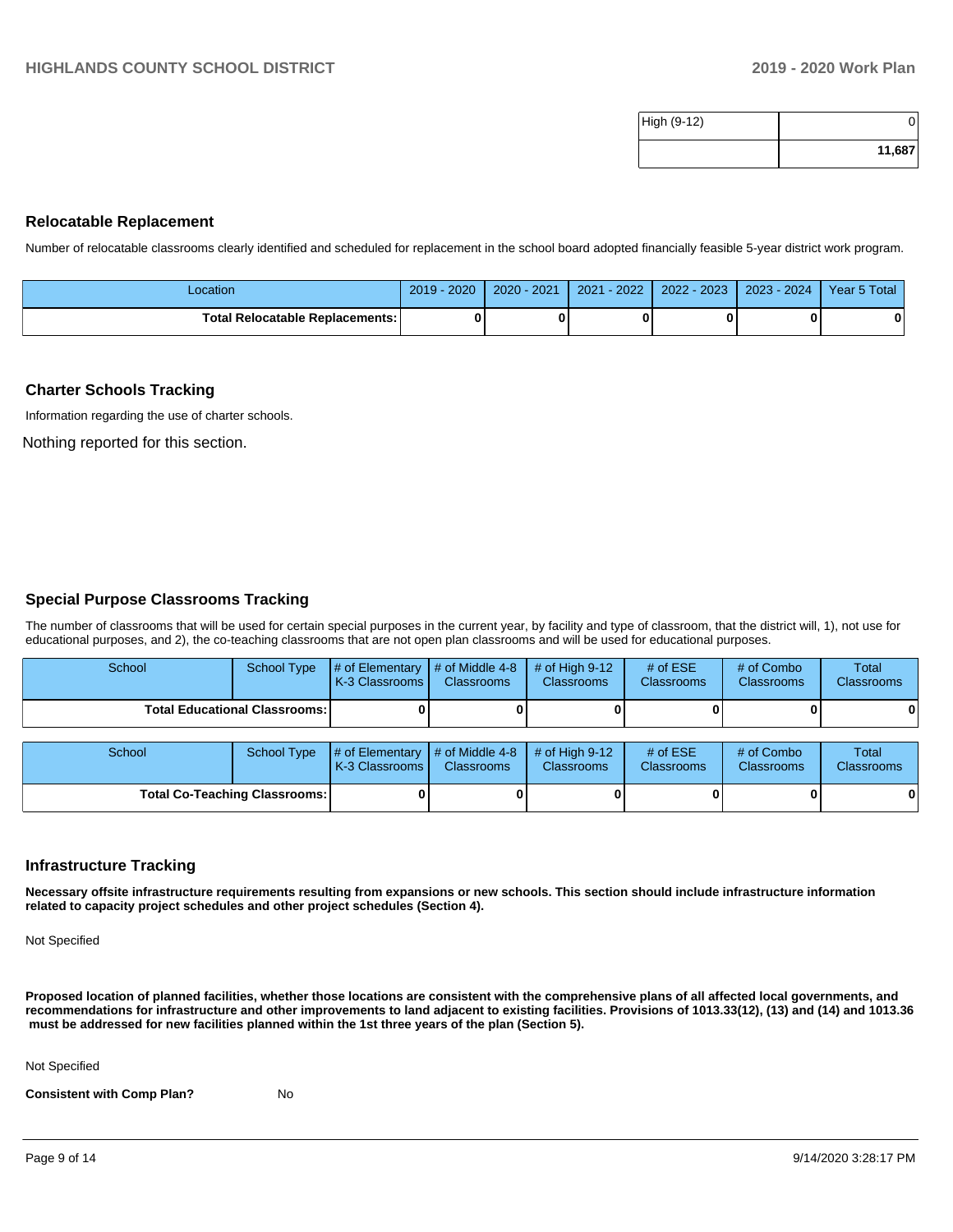### **Net New Classrooms**

The number of classrooms, by grade level and type of construction, that were added during the last fiscal year.

| List the net new classrooms added in the 2018 - 2019 fiscal year. |                                                                                                                                                         |                            |                                |                        | List the net new classrooms to be added in the 2019 - 2020 fiscal<br>year.                                |  |              |    |  |
|-------------------------------------------------------------------|---------------------------------------------------------------------------------------------------------------------------------------------------------|----------------------------|--------------------------------|------------------------|-----------------------------------------------------------------------------------------------------------|--|--------------|----|--|
|                                                                   | "Classrooms" is defined as capacity carrying classrooms that are added to increase<br>capacity to enable the district to meet the Class Size Amendment. |                            |                                |                        | Totals for fiscal year 2019 - 2020 should match totals in Section 15A.                                    |  |              |    |  |
| Location                                                          | $2018 - 2019$ #<br><b>Permanent</b>                                                                                                                     | $2018 - 2019$ #<br>Modular | $2018 - 2019$ #<br>Relocatable | $2018 - 2019$<br>Total | $2019 - 2020$ #<br>2019 - 2020 #<br>$2019 - 2020$ #<br>2019 - 2020<br>Modular<br>Relocatable<br>Permanent |  |              |    |  |
| Elementary (PK-3)                                                 |                                                                                                                                                         |                            |                                |                        |                                                                                                           |  |              |    |  |
| Middle (4-8)                                                      |                                                                                                                                                         |                            |                                |                        |                                                                                                           |  |              | ΩI |  |
| High (9-12)                                                       |                                                                                                                                                         |                            |                                |                        |                                                                                                           |  |              |    |  |
|                                                                   |                                                                                                                                                         |                            |                                | 0                      |                                                                                                           |  | $\mathbf{0}$ | 0  |  |

### **Relocatable Student Stations**

Number of students that will be educated in relocatable units, by school, in the current year, and the projected number of students for each of the years in the workplan.

| <b>Site</b>                        | 2019 - 2020 | 2020 - 2021 | $2021 - 2022$ | 2022 - 2023 | 2023 - 2024     | 5 Year Average |
|------------------------------------|-------------|-------------|---------------|-------------|-----------------|----------------|
| <b>CRACKER TRAIL ELEMENTARY</b>    | 44          | 66          | 66            | 66          | 66              | 62             |
| <b>FRED WILD ELEMENTARY</b>        | 44          | 44          | 44            | 44          | 44              | 44             |
| <b>AVON ELEMENTARY</b>             | 54          | 54          | 54            | 54          | 54              | 54             |
| <b>AVON PARK MIDDLE</b>            | 66          | 66          | 66            | 66          | 66              | 66             |
| LAKE PLACID ELEMENTARY             | 147         | 155         | 155           | 155         | 155             | 153            |
| <b>SEBRING SENIOR HIGH</b>         | 75          | 50          | 50            | 50          | 50              | 55             |
| AVON PARK SENIOR HIGH              | 0           | 0           | $\Omega$      | $\Omega$    | $\Omega$        | $\overline{0}$ |
| LAKE PLACID SENIOR HIGH            | 50          | 75          | 75            | 75          | 75              | 70             |
| YOUTH CARE LANE SCHOOL             | 47          | 50          | 50            | 50          | 50 <sub>1</sub> | 49             |
| <b>SUN &amp; LAKE ELEMENTARY</b>   | 124         | 160         | 160           | 160         | 160             | 153            |
| HILL-GUSTAT MIDDLE                 | 0           | 0           | $\Omega$      | $\Omega$    | $\overline{0}$  | $\overline{0}$ |
| THE KINDERGARTEN LEARNING CENTER   | $\Omega$    | 0           | $\Omega$      | $\Omega$    | $\overline{0}$  | $\overline{0}$ |
| <b>SEBRING MIDDLE</b>              | 91          | 91          | 91            | 91          | 91              | 91             |
| LAKE COUNTRY ELEMENTARY            | 120         | 142         | 142           | 142         | 142             | 138            |
| LAKE PLACID MIDDLE                 | 20          | 20          | 20            | 20          | 20              | 20             |
| WOODLAWN ELEMENTARY                | 94          | 36          | 36            | 36          | 36              | 48             |
| <b>PARK ELEMENTARY</b>             | 122         | 118         | 118           | 118         | 118             | 119            |
| <b>IMEMORIAL ELEMENTARY SCHOOL</b> | 0           | $\Omega$    | $\Omega$      | $\Omega$    | $\overline{0}$  | $\overline{0}$ |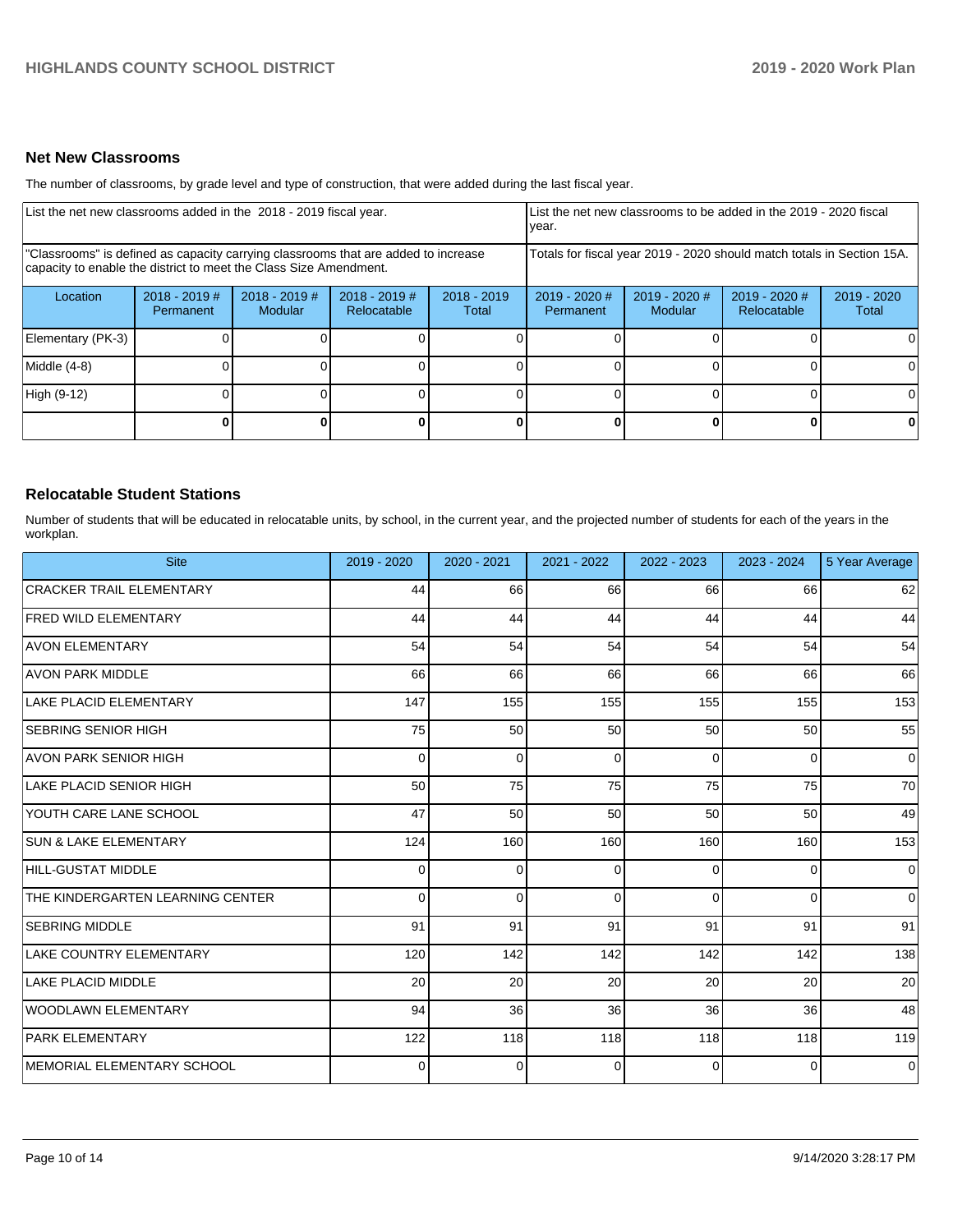| <b>Totals for HIGHLANDS COUNTY SCHOOL DISTRICT</b> |        |        |        |         |        |        |
|----------------------------------------------------|--------|--------|--------|---------|--------|--------|
| Total students in relocatables by year.            | 098. ا | 1.127  | 1.127  | 1.127   | 1.127  | 1.121  |
| Total number of COFTE students projected by year.  | 11.957 | 11.939 | 11,871 | 11.7731 | 11,687 | 11.845 |
| Percent in relocatables by year.                   | 9%     | 9%     | 9%     | 10 %    | 10 %   | 9%     |

## **Leased Facilities Tracking**

Exising leased facilities and plans for the acquisition of leased facilities, including the number of classrooms and student stations, as reported in the educational plant survey, that are planned in that location at the end of the five year workplan.

| Location                         | # of Leased<br>Classrooms 2019 -<br>2020 | <b>FISH Student</b><br><b>Stations</b> | Owner                               | # of Leased<br>Classrooms 2023 -<br>2024 | <b>FISH Student</b><br><b>Stations</b> |
|----------------------------------|------------------------------------------|----------------------------------------|-------------------------------------|------------------------------------------|----------------------------------------|
| <b>SEBRING MIDDLE</b>            | $\mathbf 0$                              | $\Omega$                               |                                     | $\Omega$                                 | 0                                      |
| <b>LAKE COUNTRY ELEMENTARY</b>   | $\Omega$                                 | $\Omega$                               | <b>Mobile Modular</b><br>Management |                                          | 22                                     |
| <b>LAKE PLACID MIDDLE</b>        | $\Omega$                                 |                                        |                                     | $\Omega$                                 | 0                                      |
| WOODLAWN ELEMENTARY              | $\mathbf 0$                              | $\Omega$                               |                                     | $\Omega$                                 | $\overline{0}$                         |
| <b>PARK ELEMENTARY</b>           | $\mathbf 0$                              | $\Omega$                               |                                     | $\Omega$                                 | 0                                      |
| <b>CRACKER TRAIL ELEMENTARY</b>  | 2                                        |                                        | 44 Mobile Modular<br>Management     | 2                                        | 44                                     |
| <b>FRED WILD ELEMENTARY</b>      | $\overline{2}$                           |                                        | 44 Mobile Modular<br>Management     | $\overline{2}$                           | 44                                     |
| <b>AVON ELEMENTARY</b>           | $\mathbf 0$                              |                                        |                                     | $\Omega$                                 | $\mathbf 0$                            |
| <b>AVON PARK MIDDLE</b>          | 3                                        |                                        | 66 Mobile Modular<br>Management     | 3                                        | 66                                     |
| SEBRING SENIOR HIGH              | $\mathbf 0$                              | $\sqrt{ }$                             |                                     | $\Omega$                                 | 0                                      |
| <b>AVON PARK SENIOR HIGH</b>     | $\Omega$                                 | $\Omega$                               |                                     | $\Omega$                                 | 0                                      |
| LAKE PLACID SENIOR HIGH          | $\Omega$                                 | $\Omega$                               | Mobile Modular<br>Management        | $\Omega$                                 | 0                                      |
| YOUTH CARE LANE SCHOOL           | $\Omega$                                 |                                        |                                     | $\Omega$                                 | 0                                      |
| <b>SUN &amp; LAKE ELEMENTARY</b> | 3                                        |                                        | 66 Mobile Modular<br>Management     | 3                                        | 66                                     |
| <b>HILL-GUSTAT MIDDLE</b>        | $\Omega$                                 | $\sqrt{ }$                             |                                     | $\Omega$                                 | $\mathbf 0$                            |
| THE KINDERGARTEN LEARNING CENTER | $\Omega$                                 | $\Omega$                               |                                     | $\Omega$                                 | 0                                      |
| MEMORIAL ELEMENTARY SCHOOL       | $\Omega$                                 | $\Omega$                               |                                     | $\Omega$                                 | 0                                      |
| <b>LAKE PLACID ELEMENTARY</b>    | $\Omega$                                 |                                        | 0 Mobile Modular<br>Management      | $\overline{2}$                           | 44                                     |
|                                  | 10                                       | 220                                    |                                     | 13                                       | 286                                    |

## **Failed Standard Relocatable Tracking**

Relocatable units currently reported by school, from FISH, and the number of relocatable units identified as 'Failed Standards'.

Nothing reported for this section.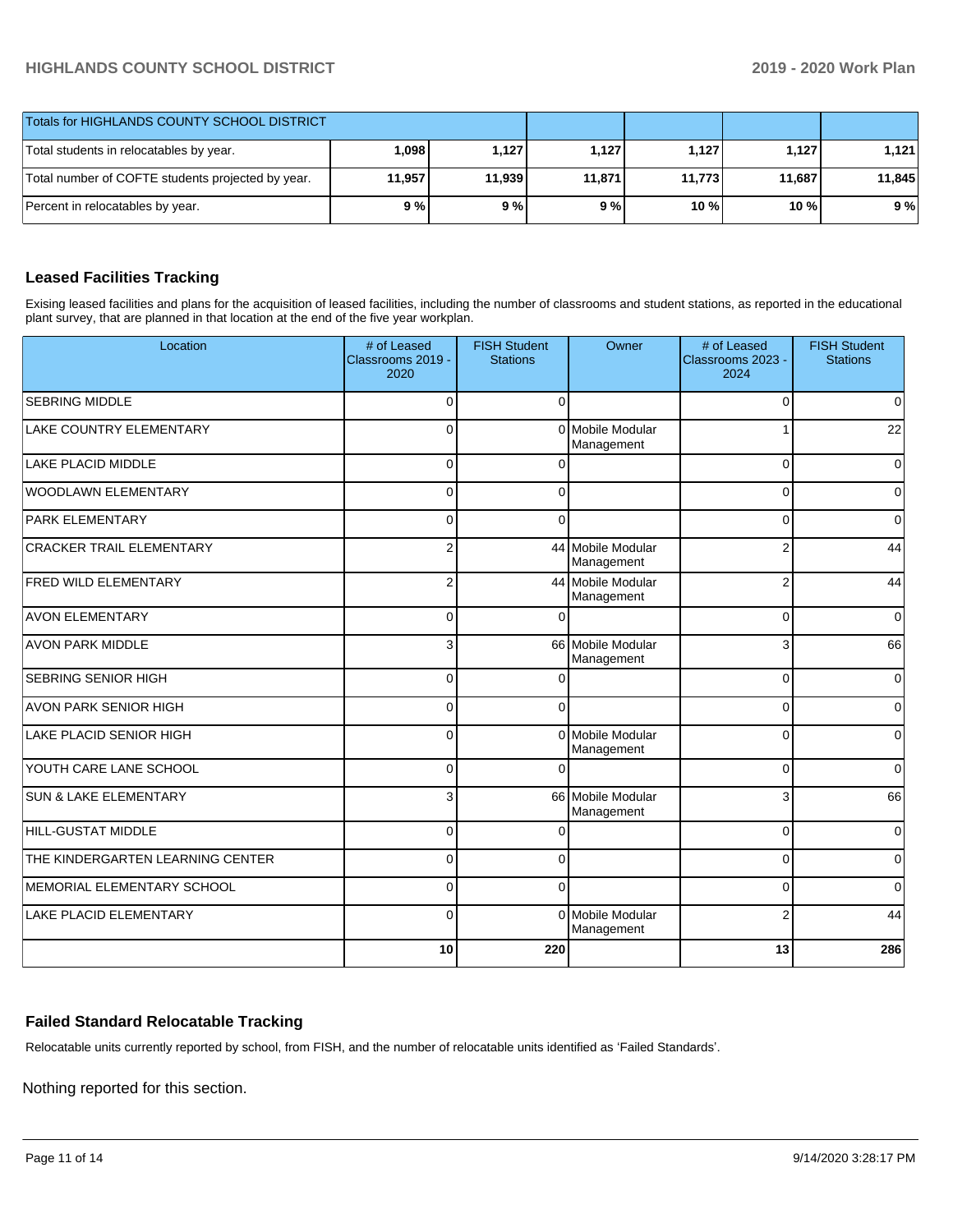# **Planning**

#### **Class Size Reduction Planning**

**Plans approved by the school board that reduce the need for permanent student stations such as acceptable school capacity levels, redistricting, busing, year-round schools, charter schools, magnet schools, public-private partnerships, multitrack scheduling, grade level organization, block scheduling, or other alternatives.**

None

### **School Closure Planning**

**Plans for the closure of any school, including plans for disposition of the facility or usage of facility space, and anticipated revenues.** 

# **Long Range Planning**

#### **Ten-Year Maintenance**

District projects and locations regarding the projected need for major renovation, repair, and maintenance projects within the district in years 6-10 beyond the projects plans detailed in the five years covered by the work plan.

Nothing reported for this section.

### **Ten-Year Capacity**

Schedule of capital outlay projects projected to ensure the availability of satisfactory student stations for the projected student enrollment in K-12 programs for the future 5 years beyond the 5-year district facilities work program.

Nothing reported for this section.

#### **Ten-Year Planned Utilization**

Schedule of planned capital outlay projects identifying the standard grade groupings, capacities, and planned utilization rates of future educational facilities of the district for both permanent and relocatable facilities.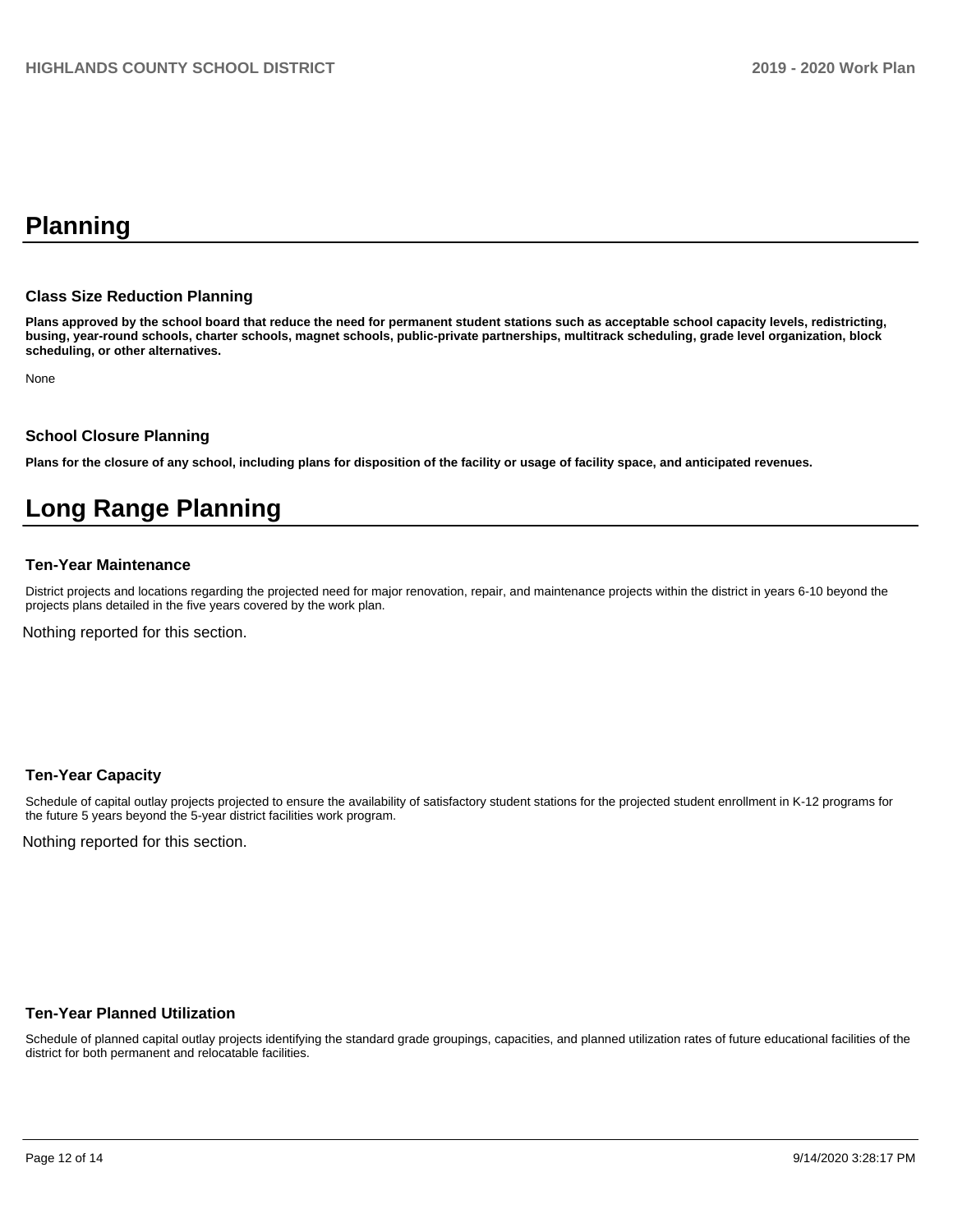| Grade Level Projections         | <b>FISH</b><br><b>Student</b><br><b>Stations</b> | Actual 2018 -<br><b>2019 FISH</b><br>Capacity | Actual<br>$2018 -$<br>2019<br><b>COFTE</b> | Actual 2018 - 2019<br><b>Utilization</b> | Actual 2019 - 2020 / 2028 - 2029 new<br>Student Capacity to be added/removed | Projected 2028<br>2029 COFTE | Projected 2028 -<br>2029 Utilization |
|---------------------------------|--------------------------------------------------|-----------------------------------------------|--------------------------------------------|------------------------------------------|------------------------------------------------------------------------------|------------------------------|--------------------------------------|
| Elementary - District<br>Totals | 7.516                                            | 7,516                                         | 5,923.90                                   | 78.82 %                                  |                                                                              | 6.000                        | 79.83 %                              |
| Middle - District Totals        | 3.947                                            | 3,551                                         | 2,768.53                                   | 77.98 %                                  |                                                                              | 3.000                        | 84.48 %                              |
| High - District Totals          | 4.530                                            | 4,122                                         | 3.243.21                                   | 78.68 %                                  |                                                                              | 3.200                        | 77.63%                               |
| Other - ESE, etc                | 47                                               | 47                                            | 30.61                                      | 65.96 %                                  |                                                                              |                              | 0.00 %                               |
|                                 | 16.040                                           | 15,236                                        | 11.966.25                                  | 78.54 %                                  |                                                                              | 12.200                       | 80.07%                               |

**Combination schools are included with the middle schools for student stations, capacity, COFTE and utilization purposes because these facilities all have a 90% utilization factor. Use this space to explain or define the grade groupings for combination schools.** 

No comments to report.

#### **Ten-Year Infrastructure Planning**

**Proposed Location of Planned New, Remodeled, or New Additions to Facilities in 06 thru 10 out years (Section 28).**

Nothing reported for this section.

Plans for closure of any school, including plans for disposition of the facility or usage of facility space, and anticipated revenues in the 06 thru 10 out **years (Section 29).**

Nothing reported for this section.

#### **Twenty-Year Maintenance**

District projects and locations regarding the projected need for major renovation, repair, and maintenance projects within the district in years 11-20 beyond the projects plans detailed in the five years covered by the work plan.

Nothing reported for this section.

### **Twenty-Year Capacity**

Schedule of capital outlay projects projected to ensure the availability of satisfactory student stations for the projected student enrollment in K-12 programs for the future 11-20 years beyond the 5-year district facilities work program.

Nothing reported for this section.